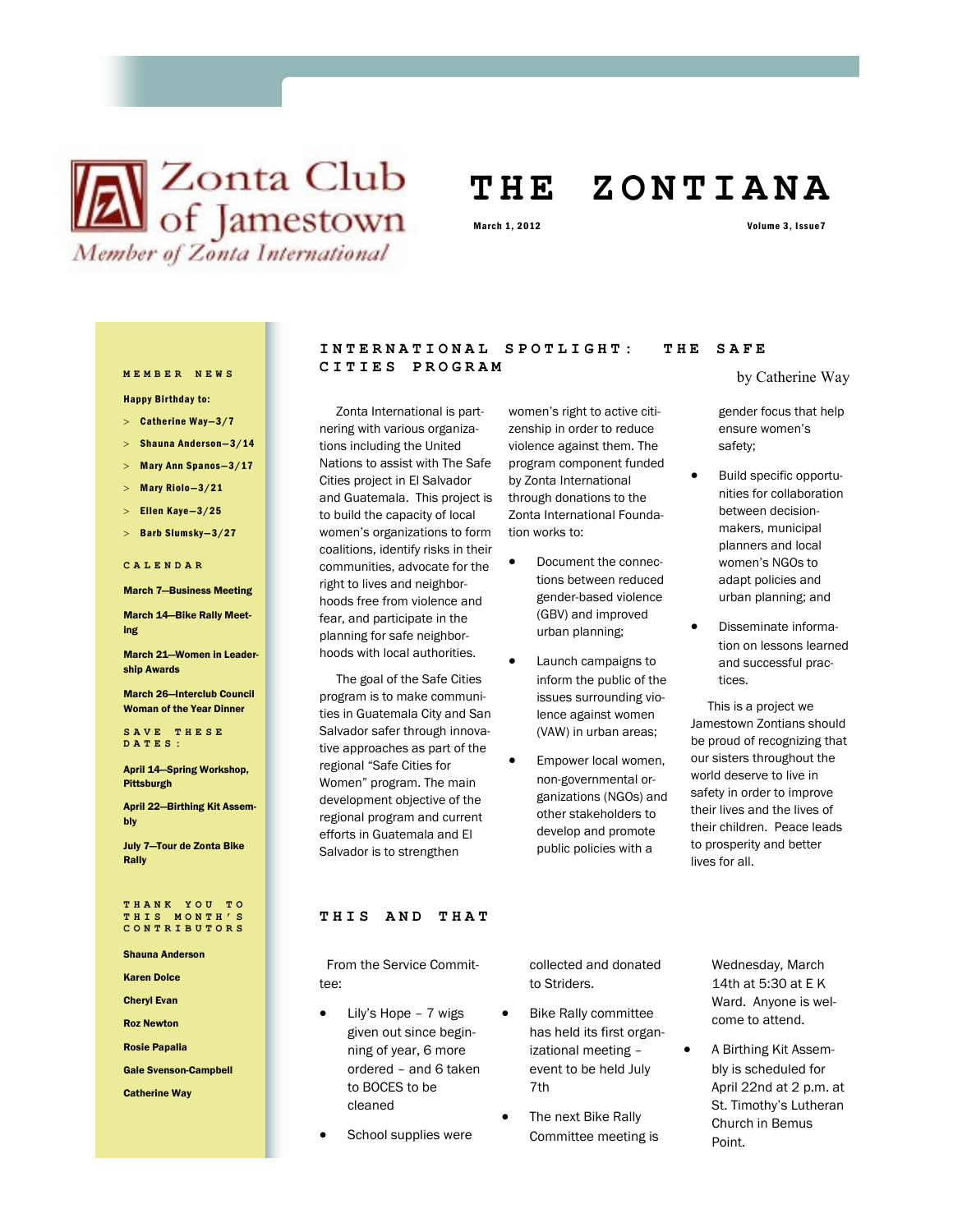

## **MEET ELLEN MUNELLA**

 I would like to introduce Ellen Munella. Ellen is one of our newest members, joining our club in 2011.

 She is originally from Syracuse, NY and moved to the Jamestown area to attend Jamestown Community College and then further her education at SUNY at Fredonia. Her teaching career, I believe, may be something of a record. She graduated from Fredonia on a Friday and literally started teaching on the following Monday at C.C. Ring School in Jamestown. But wait….that's not the record, she stayed at Ring School teaching 2<sup>nd</sup> through 6<sup>th</sup> grades for the next 35 years! While there, she held the positions of President and Vice President for the Jamestown Teachers Association. Ellen retired from teaching in 2006.

She and her husband

by Karen Dolce

Robert have been married for 40 years, another great accomplishment. They have one son, Ben, who resides in Denver.

 Ellen has been enjoying her time by reading and playing cards with her lady friends. Asked what she thought of Zonta, she replied, "I admire the women, projects, and services that we are doing".

Welcome Ellen.



 Spring workshop will be April 14th in Pittsburgh and it will be an interesting day. Sign-up will be available at the March meeting and we can arrange car pooling to keep the gas costs down. Put it on your calendar today!

 Thank you for all the input on our strategic planning process. This is an important part of keeping the club healthy and on track. We expect to have a new plan in place before the annual meeting.

 Please forward your committee annual report by May 1st. If you have any questions regarding content please let me know.

Thanks in advance.

Shauna

**ROBIN LIM — C N N H E R O F O R 2 0 1 1**

A NOTE FROM PRESIDENT SHAUNA



 The CNN Hero for 2011 was Robin Lim. She was one of the several people nominated who created an actual and inspirational difference in the world. Robin is a midwife and is the founder of Yayasan Bumi Sehat health clinics, which offer free pre natal care, birthing services and medical aid to anyone who needs it. She and her team have been

working since 2003 to combat Indonesia's high maternal and infant mortality rates.

 Lim is a US citizen, a mother of 8 and author of books related to infant and maternal health. She and her husband sold their home in Hawaii and moved to Bali, and eventually opened her first women's health clinic. (info from Wikipedia)

"I imagine a world in

by Gale Svenson-Campbell

which all humans are born with an intact capacity to love, and I am willing to devote my life to making it happen." Robin Lim

 Several places to find out more about Robin and her work in Bali include:

- RobinLimSupport.org
- BumiSehatBali.org

 The CNN heroes program which aired in January 2012.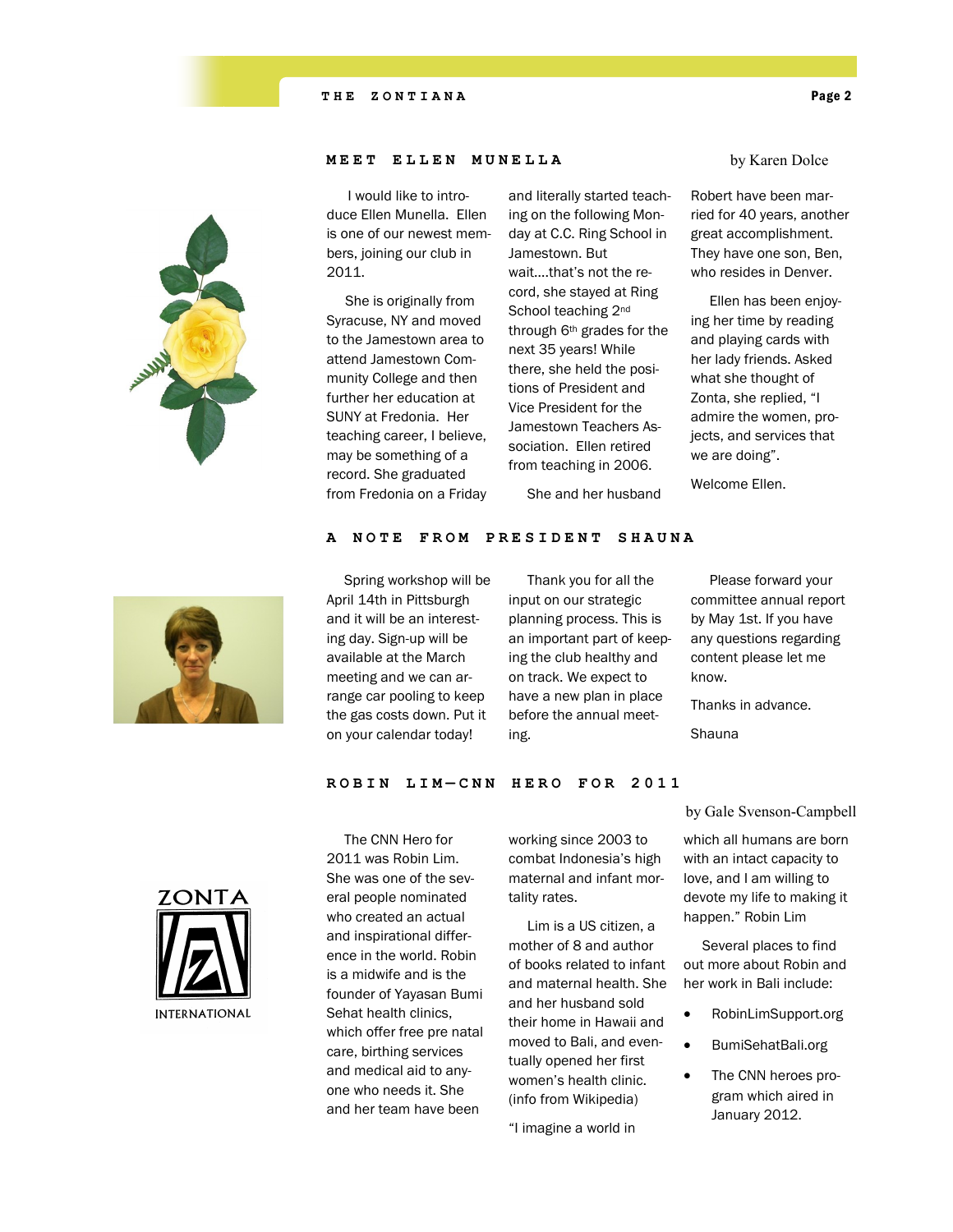## Page 3 **V O L U M E 3, ISSUE 7**

By Rosie Papalia

## **MEMBERSHIP M O M E N T**

 What is it that you really value when you're part of an International Service Organization on a local level? The local impact, yes - to know that while you are meeting and talking and apportioning funds and talents toward projects and programs, that it's going to benefit someone locally. The International aspect certainly! Knowing you are helping someone in another country, again with our funds and, locally, our talents (ie. birthing kits and missions). What about selfsatisfaction? Yes, let's get selfish! How do you feel after our meetings, or a committee meeting where

you've enjoyed that great fellowship with likeminded, talented and smart women such as yourself? We feel great! The value of being a "member" is so compounded when we enjoy each other's company. Then multiply it at our club meeting, and then multiply that times the 1,000s of us who are all passionate about our mission to advance the status of women and it gives you that "Ah-ha" that makes you see how your personal contribution really impacts SO many women. You, as a member of the Zonta Club in Jamestown, impact

women in our town, in our district and across the world. It's your involvement, it's your time and your money and your talent, but most of all -- Your Connection with each other that is at a higher value than anyone can imagine. You're not "just a member", you are part of a great network of value and worth. Get selfish - enjoy time with your Zonta Sisters and committee and club meetings. And invite someone to a meeting who you'd like to spend more quality time with; Someone like yourself, who is worth far more than she thinks!



## **NEWS FROM THE A MELIA E A R H A R T C O M M I T T E E**

 District 4 is fortunate to have dedicated woman who chair the Amelia Earhart Committee. Each month they provide us with interesting information about Amelia and other courageous women. This month, from your District 4 Amelia Earhart Committee Chairs…

 A new book has been released – by Alec Wilkinson. He details the Arctic explorations in the last part of the 19th century, specifically the first attempted trip to the North Pole by use of a hydrogen balloon, The Ice Balloon, by Swedish explorer S. A. Andree. The book, Amelia Earhart's Radio – Why She Disappeared, will be released sometime this year and it has interviews with men who did maintenance on her Lockheed Electra.

 While those books cover the past, do a couple Google searches and you can learn about two very recent noteworthy accomplishments:

 Laura Dekker, a 16 year old Dutch girl has just completed a solo trip around the world by boat. This trip has many arguing as to the appropriate age for children to attempt such arduous adventures. And there is the terrific accomplishment of British adventurer, Felicity Aston, who has completed a 59 day trip of skiing and pulling a sled filled with supplies across Antarctica.

 PBS just ran an excellent documentary titled "Bombing Hitler's Dams. " Using old WWII films and a recent recreation in western Canada, they show the viewer how a "bouncing bomb" was developed to skip across the top of the water and then settle against a dam's wall before sinking and exploding. The test pilots and those who finally flew the bombing runs in the dark of night were certainly brave individuals. How wonderful it was to see the women who were assisting on the recreation project as they calculated the required speed and altitude of the planes and the speed of the bomb rotation drop device.